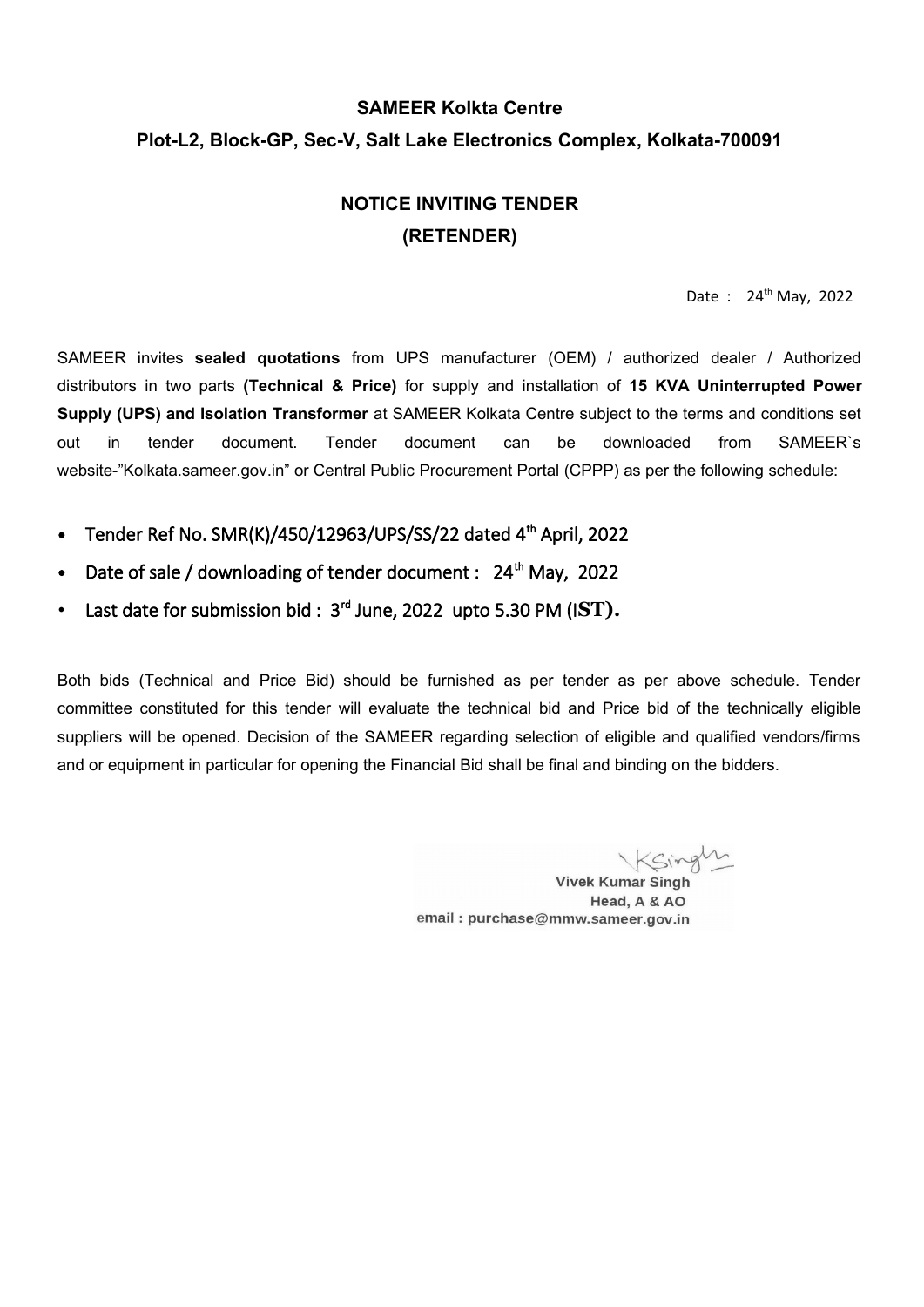

**Society for Applied Microwave Electronics Engineering &Research (SAMEER) -Kolkata Centre**

(R &D Laboratory of Ministry of Electronics &Information Technology, Govt. of India)



# **TENDER DOCUMENT**

# **ON SUPPLY, INSTALLATION AND COMMISSIONING OF**

**"15 KVA Uninterrupted Power Supply (UPS) system and Isolation Transformer (without Battery Bank)"**

**•** Tender Ref No. SMR(K)/450/12963/UPS/SS/22 dated 4th April, 2022

- Date of sale / downloading of tender document : 24<sup>th</sup> May, 2022
- Last date for submission bid :  $3<sup>rd</sup>$  June, 2022 upto 5.30 PM (IST).

======================================================

**Plot- L2, Block -GP, Sector-V, Salt Lake Electronics Complex, Kolkata-700091, INDIA / Ph Nos.: +91-33-2357-2850/4875/4894, Fax: +91-33-2357-4950, Email:** [purchase](mailto:purchase@mmw.sameer.gov.in) **[@mmw.sameer.gov.in](mailto:purchase@mmw.sameer.gov.in)**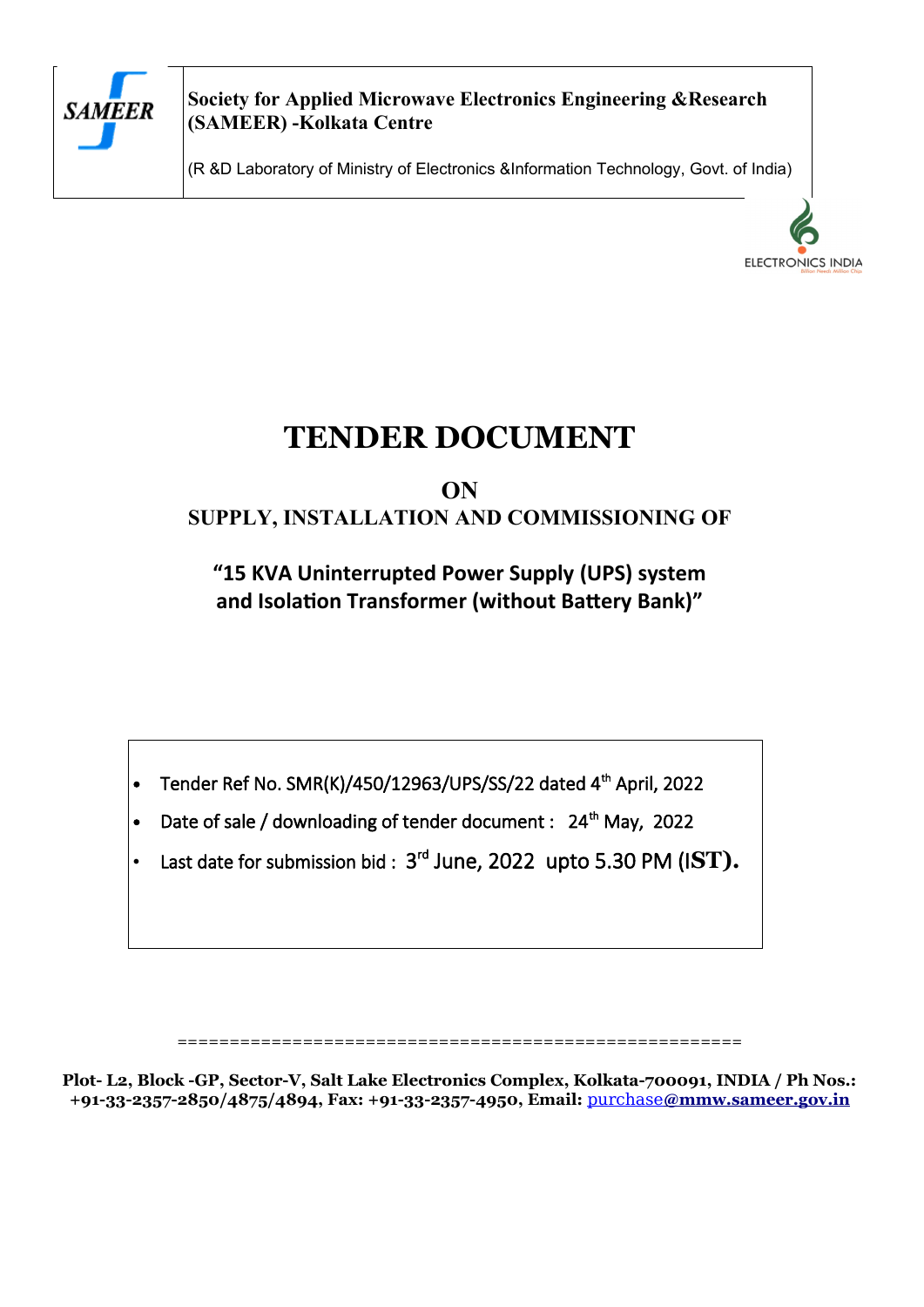### **GENERAL INFORMATION:**

- Quotation should be submitted in **Two parts i.e Technical Bid and Price Bid.** Details of Technical and price bid are given **as ANNEXURE-A & ANNEXURE-B.** Both bids should be submitted in two separate sealed covers, superscribed as **"Technical Bid" & "Price Bid".** Both sealed covers should be put in a single envelope and our Tender Reference No. should be clearly mentioned on the envelope.
- **Performance security** should be submitted by the successful bidder as per instruction given in the tender. If the tender is not submitted as per tender document, tender will not be considered.
- Bid should be submitted to the following address :

"The Head A &AO, SAMEER Kolkata, Plot-L2, Block-GP, Sec-V, Salt Lake Electronics Complex Kolkata-700091"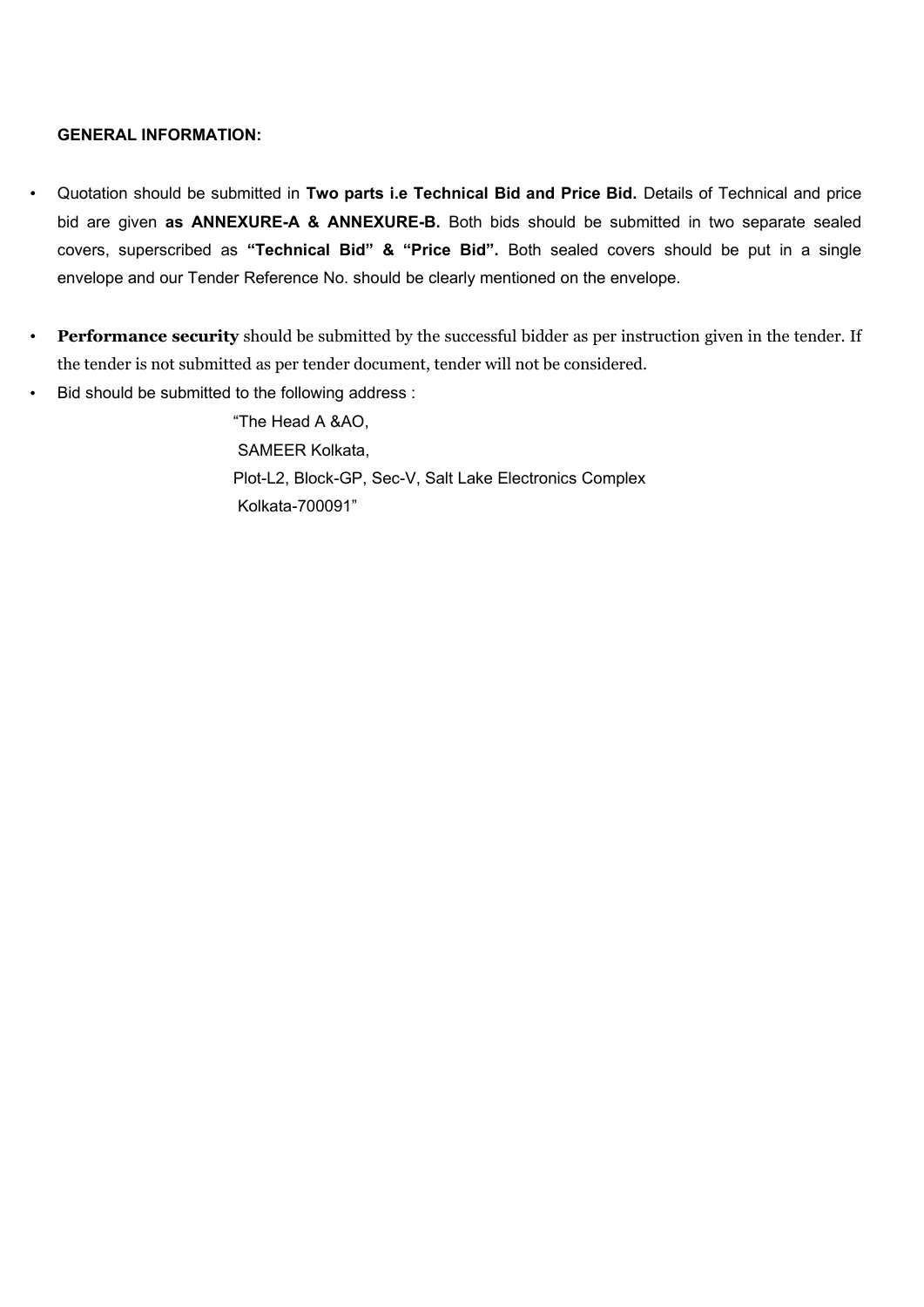### **TERMS & CONDITIONS**

### **Tender Ref No.: SMR(K)/450/12963/UPS/SS/22**

The procurement The following terms and conditions will be governed

1. **The validity of quotation** should be at least 90 days from the tender due date.

2. *Payment Terms: Through NEFT/RTGS within 30 working days after statutory deduction from BilI/Tax Invoice as below:*

- a. 90% of the order value after delivery, successful installation and commissioning of the system with Warranty Certificate.
- *b. Balance 10% on submission of performance security and Test report.*
- 3. **Delivery schedule** : Time is essence for this tender. Delivery should be made within **30 working** days from the date of acknowledgment of the order. Delivery schedule should be maintained strictly otherwise **penalty** will be imposed @ 1.0% of the order value for every week subject to a maximum compensation of 10% of the contract value after which period, action will be taken by the SAMEER as will deem fit.
- 4. SAMEER may extend the time of delivery of the ordered items at their discretion on the application of the successful bidder for such purpose provided that consideration by SAMEER for the reasons of such extension is sufficient and acceptable.
- 5. **W***arranty : Total warranty period should be 3 years including standard warranty from the date of successful installation and commissioning.*
- 6. **Performance Security** : Performance security of **3% of order value** against performance warranty should be submitted in the form of Performance Bank Guarantee(PBG) which should remain valid for a period of sixty days beyond the warranty period of 3 (three) years and also note that no interest should be borne by SAMEER for performance security. PBG will be forfeited for violation of any contractual obligation of the Purchase Order.
- 7. Price must be quoted in INR.
- 8. SAMEER reserves the right to accept or reject any or all tenders in full or part without assigning any reason whatsoever.
- 9. SAMEER shall also not be bound to accept merely the lowest tender but the technical suitability, capability and superiority of the equipment/system as well as after sales service including infrastructure to render such service etc. shall be of prime consideration for selection of the equipment/system. Supporting document as per Enclosure-I will also play important role in consideration of bidders for technical qualification.
- 10. The contents in Technical Bid and Price bid will be a part and parcel of the Purchase Order to be placed on successful bidder after finalization of the tender.
- 11. **Warranty Repair :** Please note that the period for which the equipment will remain defective will not be counted towards the warranty period. The specified warranty period will automatically get extended by the period for which the equipment remained defective. For this purpose, duration of the period of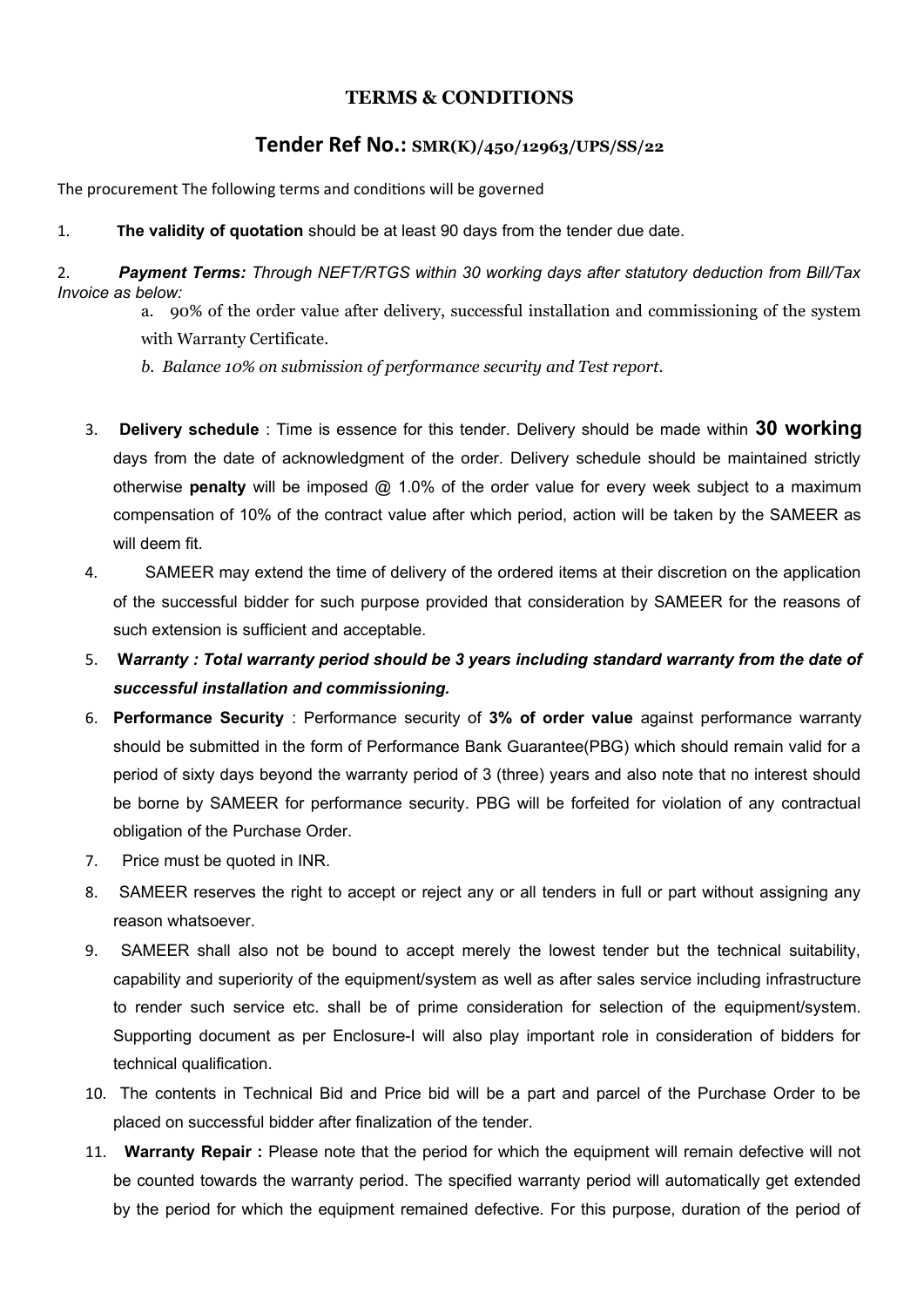defect will be counted from the date on which a written complaint has been made to the date of delivery at SAMEER after repair/ servicing.

- 12. In case of repair and service required to be carried out outside installation location during warranty period, all expenditure including freight, insurance, clearing, duties etc for pick up and restore to SAMEER shall be borne by the supplier.
- 13. **No further negotiation will be carried out after opening the Price Bid. Hence the bidders should quote the price to be more competitive.**
- 14. Variation in SAMEER tender terms will not be acceptable.
- 15. Vendors are required to attach a list of other major major Govt. organizations of installations of similar equipment in India.
- 16. Proper law of contract (PLC) will be the relevant Indian laws subject to Kolkata Jurisdiction.
- 17. Quotation received by E mail, Fax will not be considered.
- 18. SAMEER is not responsible for non-receipt of Bid due to postal delay, loss in transit etc.
- 19. SAMEER reserves the right to accept or reject any or all tenders in full or part without assigning any reason whatsoever. SAMEER shall also not be bound to accept merely the lowest tender but the technical suitability, capability and superiority of the equipment as well as after sales service including infrastructure to render such service etc. shall be of prime consideration for selection of the tender equipment.
- **20. Error in calculation : i)** If any calculation error found in "Total Column of the Price Bid, SAMEER will verify and rectify the same to arrive correct figure of Grand Total. The rectified figure in Grand Total will be bound by the bidder.

ii) If any variation found between Grand Total in Figure and in Word, then word in total will be considered and the same will be bound by the bidder.

------------------------------------------------------------------------------------------------------------------------------------

Note : Equipment/System referred in this tender as " 15 KVA UPS system with Isolation Transfer"

=====================x===================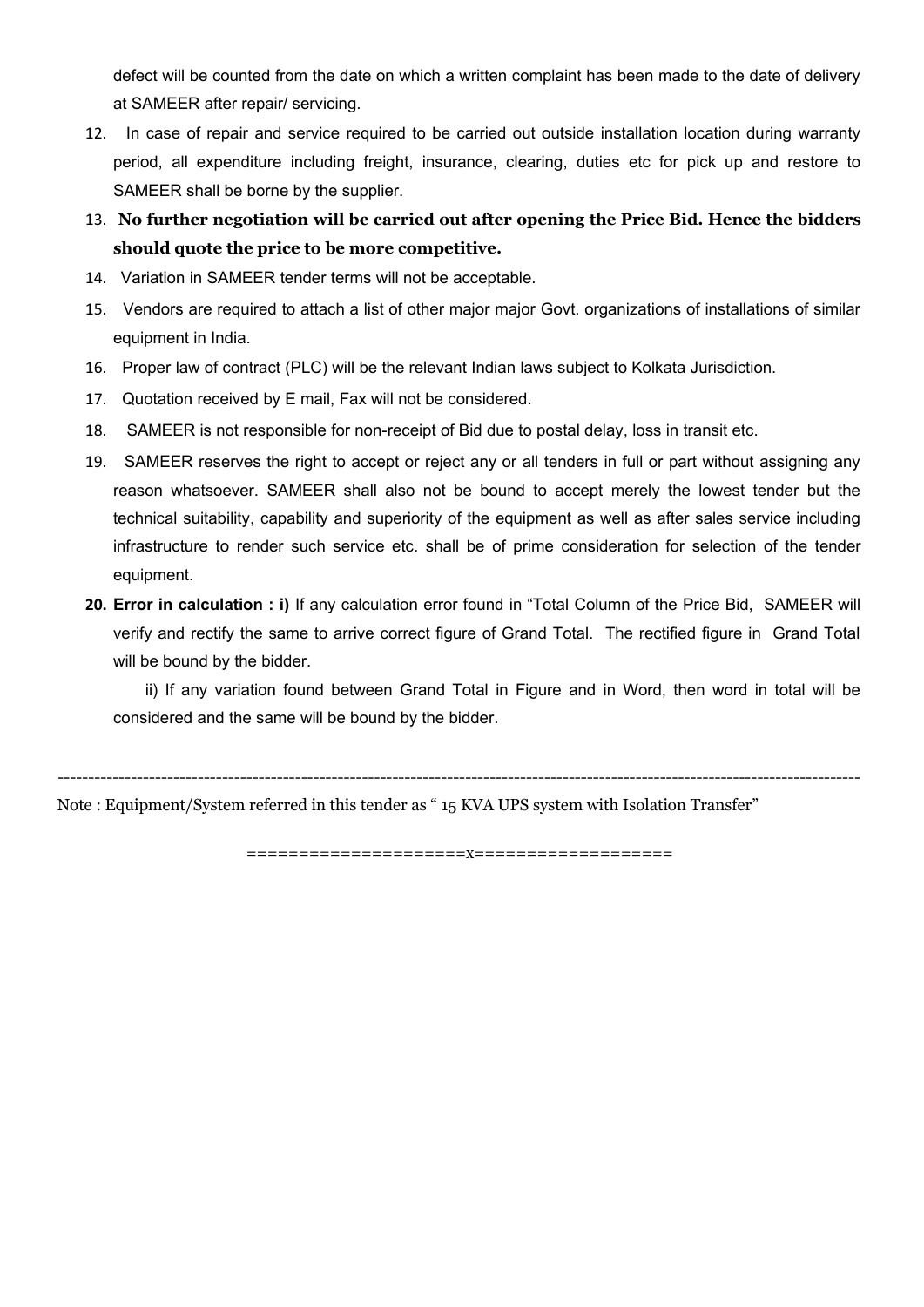### **ANNEXURE-A**

### **TECHNICAL BID**

### **Tender Ref No**. : *SMR(K)/450/12963/UPS/SS/22*

### **Technical Bid contains the following :**

• Enclosure-I and Enclosure-II to be submitted with duly sealed and signed on each page with necessary supporting document as asked for

• Copy of Terms and Conditions to be submitted with duly sealed and signed on each page as a token of acceptance**.**

• Declaration

• Masking of the price bid (Copy of Price bid without price, only the item you are going to quote should be mentioned as "Quoted" in place of Price) should be submitted.

**-------------------------x------------------**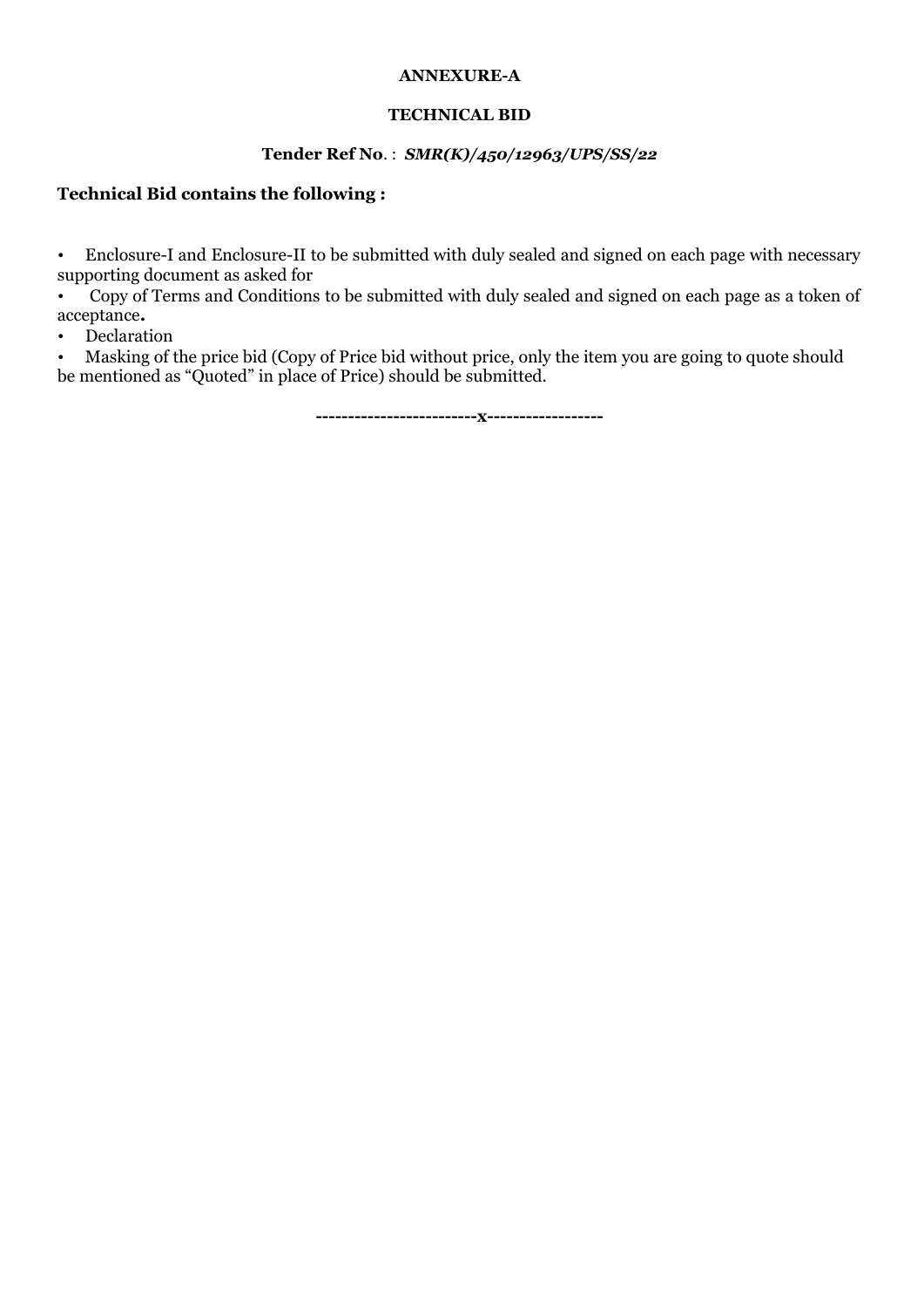#### **ENCLOSURE-I**

### **Tender Ref No**. : *SMR(K)/450/12963/UPS/SS/22*

#### **ALL PARTICULARS / INFORMATION SHOULD BE GIVEN IN THE FOLLOWING FORMAT WITH COMPLETE DETAILS WHICH WILL BE CONSIDERED DURING EVALUATION OF TECHNICAL BID FOR SELECTION OF QUALIFIED BIDDERS ALONG WITH TECHNICAL SUITABILITY AS PER ENCLOSURE-II**

| SI. NO.                 | <b>Information required</b>                                                                                                                                                                                                                                                      | Corresponding<br>information<br>be<br>to<br>provided<br>alongwith<br>by<br>supplier<br>supporting signed document to be |
|-------------------------|----------------------------------------------------------------------------------------------------------------------------------------------------------------------------------------------------------------------------------------------------------------------------------|-------------------------------------------------------------------------------------------------------------------------|
| $\mathbf{1}$            | Name &Address of the Firm/Bidder with Telephone<br>Number<br>Name of contact person with phone and email ID                                                                                                                                                                      | enclosed wherever applicable.                                                                                           |
| $\boldsymbol{2}$        | Suppliers must have service facility in India and location<br>in Eastern Region of India is preferable, please mention<br>the location address with phone, fax, email etc.                                                                                                       |                                                                                                                         |
| $\overline{\mathbf{3}}$ | Back ground details of the firm (State whether original<br>manufacturer/direct dealer of the manufacturer /<br>Distributor)<br>In case of direct dealers/distributor, please submit copy of<br>valid dealership license /authorized license issued by the<br>manufacturer (OEM). |                                                                                                                         |
| 4                       | Past experience in such business for last 5 years or more<br>giving details of established clients especially Government<br>offices. Relevant document should be submitted in support<br>of the same.                                                                            |                                                                                                                         |
| 8                       | Mention GST Registration Number and attach current<br>valid GST Registration Certificate. :                                                                                                                                                                                      |                                                                                                                         |
| $\boldsymbol{9}$        | Whether agreed to supply and install tendered items<br>positively by 35 days and failing which ready to absorb<br>penalty /or ready to accept cancellation of the order, if<br>any order is placed on the bidder after observing due<br>tendering procedure                      |                                                                                                                         |

I/We hereby declare that the above statements are true. I/We also declare that the decision of SAMEER regarding selection of eligible firms for opening of Price Bid shall be final and binding on me/us.

> Signature with date of the authorized person Official Seal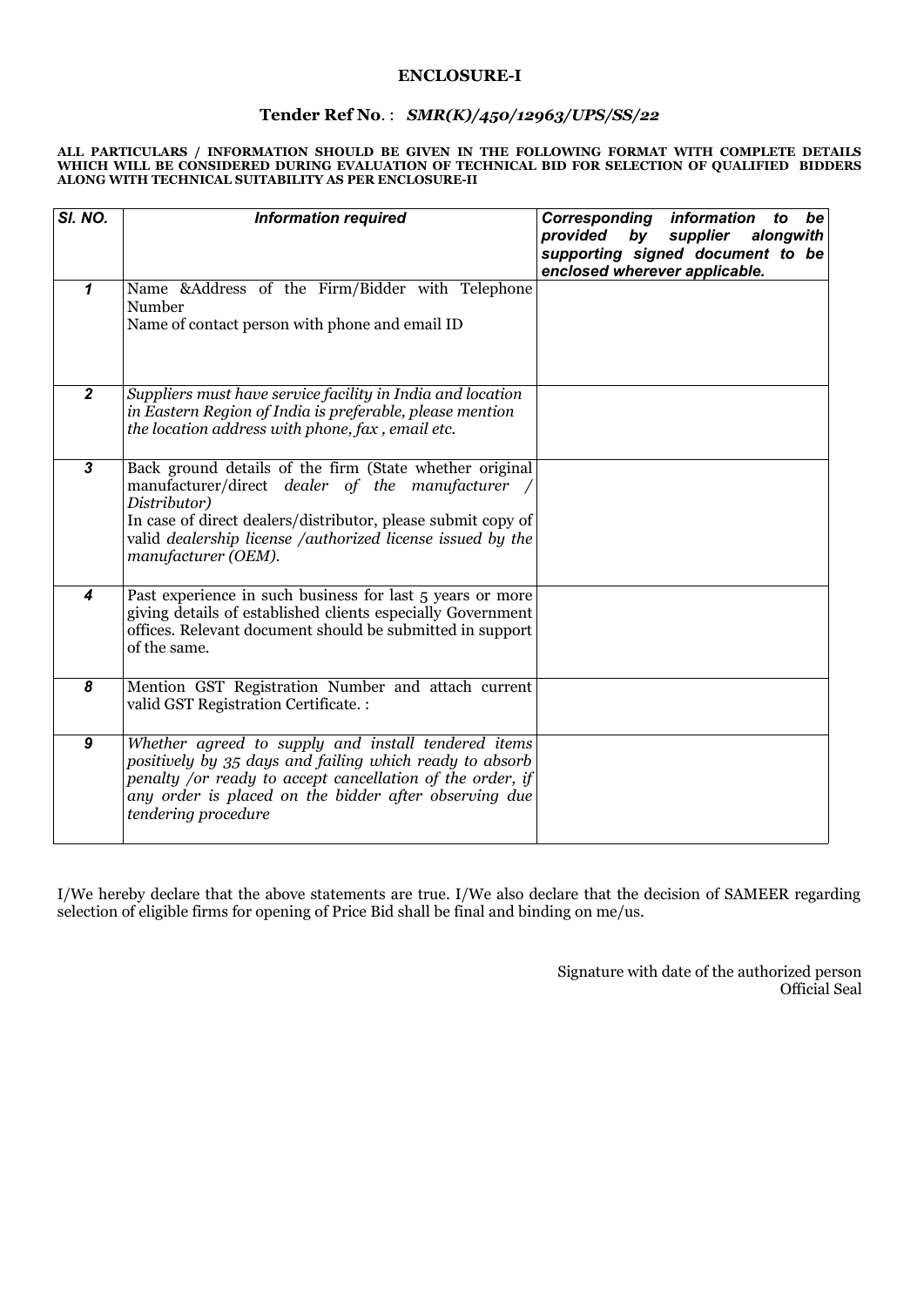### **ENCLOSURE-II**

### **Tender No. :** *SMR(K)/450/12963/UPS/SS/22*

### TECHNICAL COMPLIANCE TABLE

### **A. Technical Specifications of 15 KVA Uninterrupted Power Supply (UPS) system and isolation transformer:**

|            | <b>Specifications required by SAMEER</b>        |                                                                                                              | <b>Specifications</b><br>provided by Vendor             | Ramarks, by    |
|------------|-------------------------------------------------|--------------------------------------------------------------------------------------------------------------|---------------------------------------------------------|----------------|
| SI.<br>NO. | <b>Particulars</b>                              | <b>Specifications Required</b>                                                                               | (To be filled up by<br>Vendor against each<br>parameter | Vendor, if any |
| 1          | <b>OUTPUT</b>                                   |                                                                                                              |                                                         |                |
| 1.1        | Capacity                                        | 15 KVA at unity p.f                                                                                          |                                                         |                |
| 1.2        | Configuration                                   | 3Phase, 4 Wire (Y)                                                                                           |                                                         |                |
| 1.3        | Voltage                                         | $400V$ (L to L)                                                                                              |                                                         |                |
| 1.4        | Regulation                                      | 3%                                                                                                           |                                                         |                |
| 1.5        | Frequency                                       | $50Hz \pm 2Hz$                                                                                               |                                                         |                |
| 1.6        | Ability to function with<br>Load PF             | $0.7$ minimum                                                                                                |                                                         |                |
| 1.7        | Ability to function with<br>Load crest factor   | 3:1 maximum                                                                                                  |                                                         |                |
| 1.8        | Transfer time                                   | Within 20ms                                                                                                  |                                                         |                |
| 1.9        | Total harmonic<br>Distortion(THD) in<br>voltage | $\leq$ 3% for linear load                                                                                    |                                                         |                |
|            |                                                 | $\leq$ 5% for non-linear load                                                                                |                                                         |                |
| 1.10       | Full load current                               | 21.65 Amp. at unity pf                                                                                       |                                                         |                |
| 1.11       | Overload capacity                               | $12\overline{5\%}$ for 10 minutes                                                                            |                                                         |                |
| 1.12       | Voltage Wave Form                               | Sine wave with the THD<br>specified                                                                          |                                                         |                |
| 1.13       | <b>Transient Regulation</b>                     | 5% for 100% step load change                                                                                 |                                                         |                |
| 2.         | <b>INPUT</b>                                    |                                                                                                              |                                                         |                |
| 2.1        | Configuration                                   | 3Phase, 4 Wire (Y)                                                                                           |                                                         |                |
| 2.2        | Voltage                                         | $400V(L \text{ to } L)$                                                                                      |                                                         |                |
| 2.3        | Voltage Range                                   | $\pm 10\%$                                                                                                   |                                                         |                |
| 2.4        | Frequency                                       | $50$ Hz $\pm 2$ Hz                                                                                           |                                                         |                |
| 2.5        | Power Factor(pf) at 50Hz                        | 0.9                                                                                                          |                                                         |                |
| 3.         | <b>UPS BATTERY</b>                              |                                                                                                              |                                                         |                |
| 3.1        | Type                                            | Sealed Lead-acid, Maintenance<br>free                                                                        |                                                         |                |
| 3.2        | Back Up time                                    | One hour                                                                                                     |                                                         |                |
| 3.3        | Number of Batteries                             | 32 Nos, 12V, 75Ah Batteries.<br>(Not Required)<br>N.B: We have existing 32 nos.<br>of batteries, Quanta make |                                                         |                |
| 3.4        | Diagnostic                                      | Periodic automatic test                                                                                      |                                                         |                |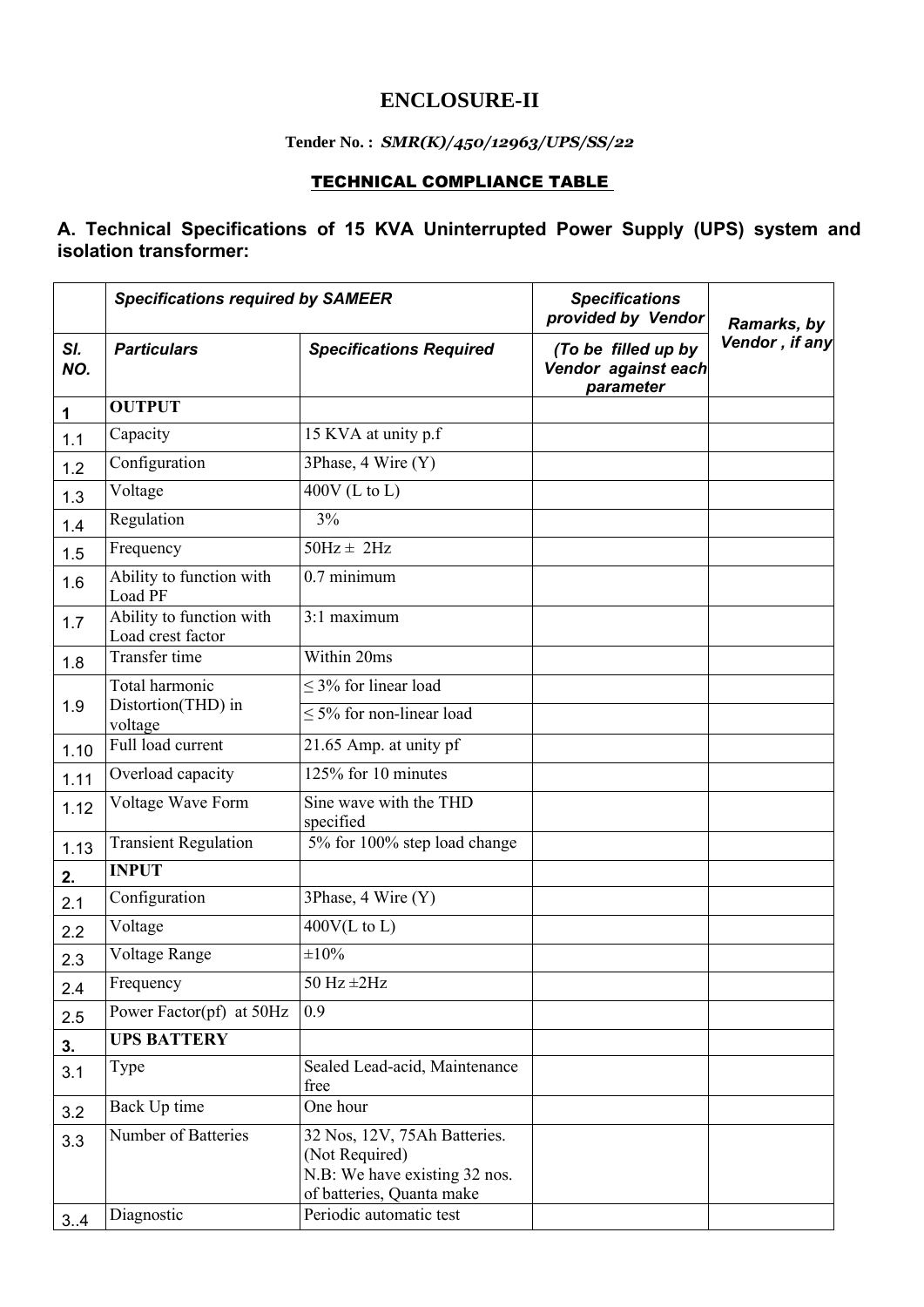| 4              | <b>OVERALL SYSTEM</b>                    |                                                                                                                                                                                                                                                                                          |  |
|----------------|------------------------------------------|------------------------------------------------------------------------------------------------------------------------------------------------------------------------------------------------------------------------------------------------------------------------------------------|--|
| 4.1            | Architecture                             | Fault-tolerant, double                                                                                                                                                                                                                                                                   |  |
|                |                                          | Conversion, On-Line, Modular.                                                                                                                                                                                                                                                            |  |
| 4.2            | <b>Bypass</b>                            | <b>Automatic Operation</b>                                                                                                                                                                                                                                                               |  |
|                |                                          |                                                                                                                                                                                                                                                                                          |  |
| 4.3            | Efficiency                               | $\geq$ 90% on full load                                                                                                                                                                                                                                                                  |  |
| 4.4            | Operation                                | Fully automatic or Manual<br>operation                                                                                                                                                                                                                                                   |  |
| 4.5            | <b>Front Panel Display</b>               | High Intensity LCD panel                                                                                                                                                                                                                                                                 |  |
| 4.6            | <b>Display Parameters</b>                | Input voltage, Output voltage,<br>Battery on Charge, battery Low,<br>Battery Voltage, Inverter ON,<br>Load (%), Input Frequency,<br><b>Output Frequency</b>                                                                                                                              |  |
| 4.7            | Alarm                                    | Low Battery, Over load, Mains<br>failure. Must be given both in<br>audio and visual mode.                                                                                                                                                                                                |  |
| 4.8            | Communication                            | RS-232 bi-directional<br>communication port and solid<br>state signaling, Internal<br>SNMP/WEB Card for<br>monitoring and control on a<br>network or the internet                                                                                                                        |  |
| 5              | <b>CONFORMITY TO</b><br><b>STANDARDS</b> |                                                                                                                                                                                                                                                                                          |  |
| 5.1            | Safety                                   | EN50091-1-1                                                                                                                                                                                                                                                                              |  |
| 5.2            | Electromagnetic<br>Compatibility (EMC)   |                                                                                                                                                                                                                                                                                          |  |
|                | Emission                                 | CISPR 11:2015, Class A, Gr.-1<br>IEC61000-3-2:2011                                                                                                                                                                                                                                       |  |
|                | Immunity                                 | IEC61000-3-12:2011,<br>IEC61000-4-2:2008,<br>IEC 61000-4-4:2012,<br>IEC 61000-4-5:2014,<br>IEC 61000-4-11:2017.<br>Severity level is 4 for all tests.                                                                                                                                    |  |
| 6              | <b>ENVIRONMENTAL</b>                     |                                                                                                                                                                                                                                                                                          |  |
| 6.1            | <b>Audible Noise</b>                     | $< 70$ dBA                                                                                                                                                                                                                                                                               |  |
| 6.2            | <b>Operating Temperature</b>             | $0^0$ to $45^0$ c                                                                                                                                                                                                                                                                        |  |
| 6.3            | <b>Relative Humidity</b>                 | $5\% - 95\%$ non-condensing                                                                                                                                                                                                                                                              |  |
| $\overline{7}$ | <b>General</b>                           |                                                                                                                                                                                                                                                                                          |  |
| 7.1            | Warranty (to be mentioned<br>clearly)    | Total THREE YEARS (standard<br>+ extended warranty)                                                                                                                                                                                                                                      |  |
| 7.2            | Power Cord                               | 1.10sq.mm, PVC insulated Un-<br>armoured 4 cores, copper cable<br>with copper lugs for all<br>necessary connection between<br>mains MCB, UPS, Isolation<br>transformer and Load MCB.<br>2. Single core (Nyvin) DC cable<br>with copper lugs of suitable size<br>between Battery bank, DC |  |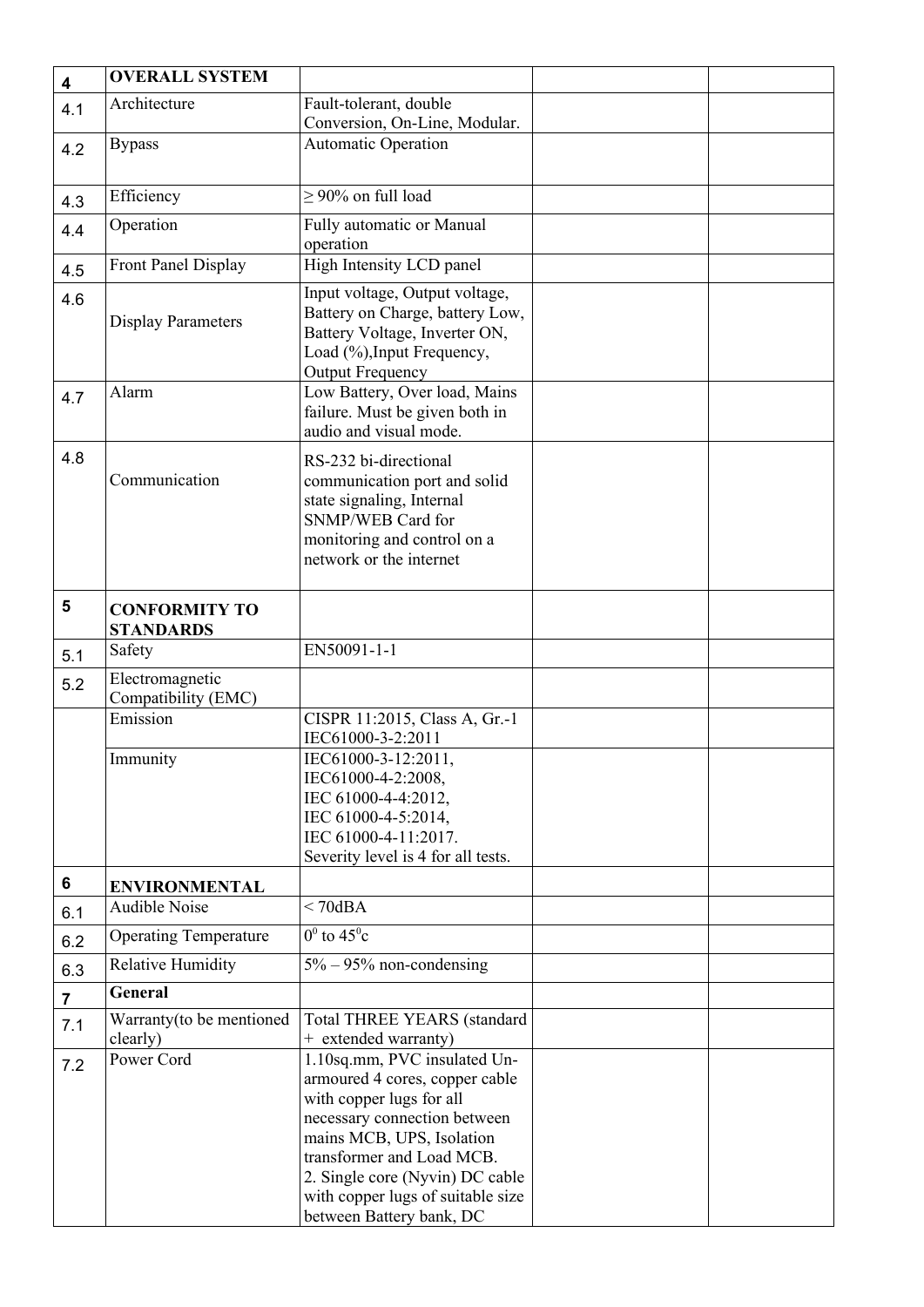|       |                           | MCCB and UPS.                     |  |
|-------|---------------------------|-----------------------------------|--|
| 7.3   | DC MCCB with metal        | DC MCCB with metal enclosure      |  |
|       | enclosure                 | for Battery bank as per actual    |  |
|       |                           | requirement.                      |  |
| 7.4   | Battery housing           | Steel rack with ventilation for   |  |
|       |                           | optimum thermal management        |  |
|       |                           | (For housing of 32Nos 75Ah        |  |
|       |                           | Quanta Make Batteries)            |  |
|       |                           |                                   |  |
| 7.5   | <b>Operational Manual</b> | Printed Operational Manual        |  |
| 7.6   | <b>Test Report</b>        |                                   |  |
|       | For Safety, EMC, and      | Test Report must be for a         |  |
|       | Environmental.            | sample of same design and         |  |
|       |                           | similar capacity. Report must be  |  |
|       |                           | from an NABL or Similar           |  |
|       |                           | accredited test laboratory having |  |
| scope |                           | of accreditation<br>for           |  |
|       |                           | Safety, EMC and Environmental     |  |
|       |                           | tests.                            |  |
|       | For all Functional        | Report of the UPS to be           |  |
|       | Parameters                | supplied from an accredited       |  |
|       |                           | laboratory                        |  |
| 8     | <b>Service Facility</b>   | Good service facility should be   |  |
|       |                           | available in Kolkata              |  |
| 9     | Catalogue                 | Catalogue /Technical brochures    |  |
|       |                           | for the basic machines to be      |  |
|       |                           | submitted.                        |  |

## **• B. TECHNICAL SPECIFICATION OF ISOLATION TRANSFORMER**

| SI.<br>NO.     | <b>Particulars</b>       | <b>Specifications</b><br><b>Required</b> | <b>Whether complied</b><br>(Yes / No) (To be<br>filled up by the<br>vendor | Ramarks, by<br>the vendor, if<br>any |
|----------------|--------------------------|------------------------------------------|----------------------------------------------------------------------------|--------------------------------------|
| $\mathbf{1}$   | Capacity                 | 15KVA                                    |                                                                            |                                      |
| $\overline{2}$ | No. of phases            | Three phase                              |                                                                            |                                      |
| $\overline{3}$ | Input Voltage            | $400$ V (L to L)                         |                                                                            |                                      |
|                |                          | [3Phase, 3 Wire                          |                                                                            |                                      |
|                |                          | (Delta)]                                 |                                                                            |                                      |
| $\overline{4}$ | Output Voltage           | 400 V (L to L)                           |                                                                            |                                      |
|                |                          | [3Phase, 4 Wire $(Y)$ ]                  |                                                                            |                                      |
| $\overline{5}$ | Line frequency           | $50Hz \pm 3\%$                           |                                                                            |                                      |
| 6              | <b>Transformer Ratio</b> | 1:1                                      |                                                                            |                                      |
| 7              | Line Regulation          | $\leq 0.5\%$                             |                                                                            |                                      |
| 8              | Load Regulation $\pm$ 3% | $\pm$ 3%                                 |                                                                            |                                      |
| $\overline{9}$ | DC Isolation             | 1000M Ohms                               |                                                                            |                                      |
| 10             | HT Breaking Voltage      | 2.5kV, AC RMS for                        |                                                                            |                                      |
|                |                          | 60sec                                    |                                                                            |                                      |
| 11             | Class of Insulation      | B                                        |                                                                            |                                      |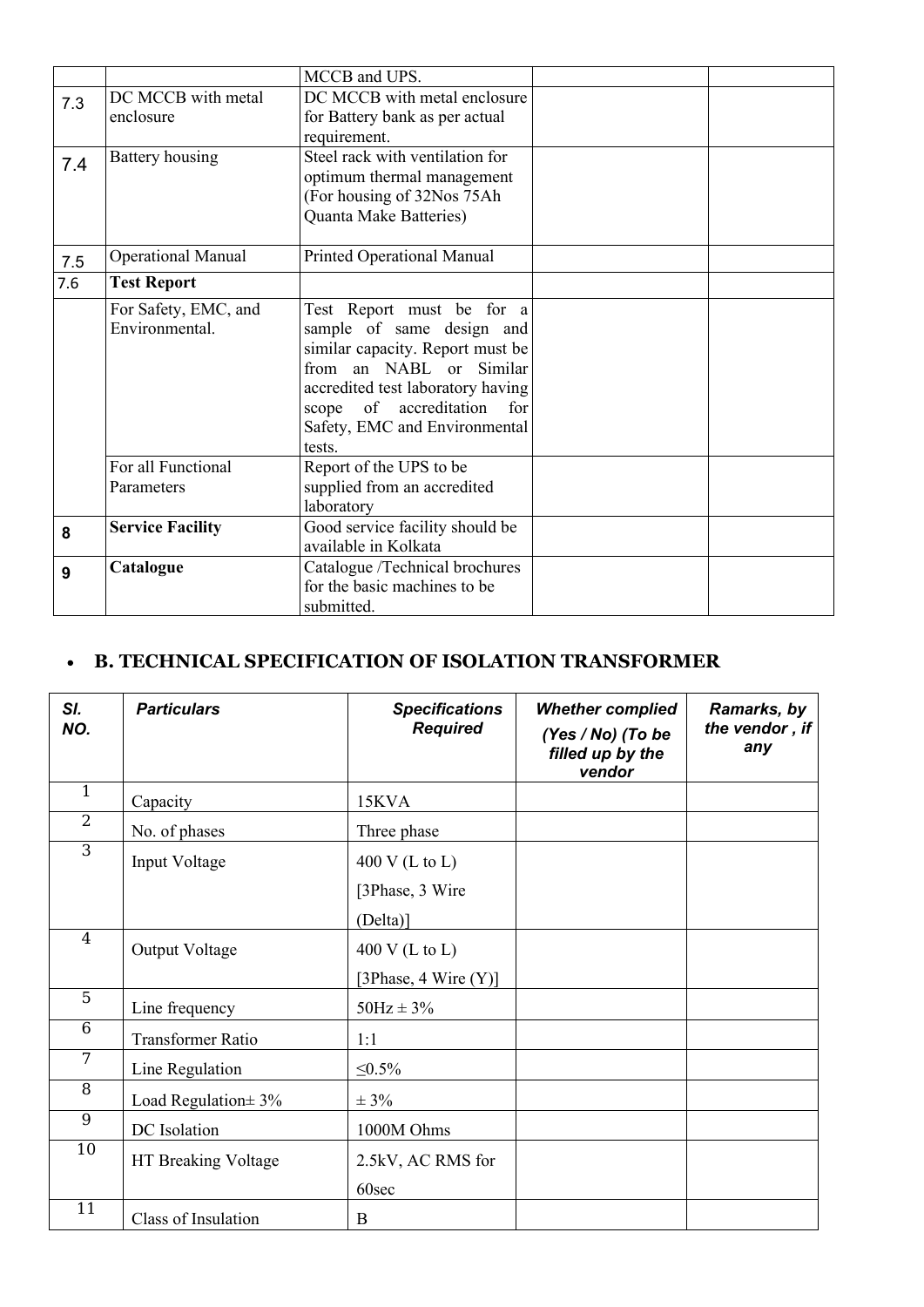| 12 | <b>CMRR</b>                                                                                                 | >30dB                                  |  |
|----|-------------------------------------------------------------------------------------------------------------|----------------------------------------|--|
| 13 | Magnetic field shielding                                                                                    | >15dB                                  |  |
| 14 | <b>Cooling provision</b>                                                                                    | Proper cooling<br>arrangement with Fan |  |
| 15 | <b>Isolation Transformer</b><br>will be supplied<br>as<br>seperate unit (shall not<br>be in-built with UPS) |                                        |  |

### **C. Test Report:**

| SI. NO.        | <b>Required Test Report</b>                                                                       | <b>Whether complied</b><br>(Yest/No) - To be<br>filled up the vendor | Ramarks, if<br>any |
|----------------|---------------------------------------------------------------------------------------------------|----------------------------------------------------------------------|--------------------|
|                | Copy of the safety and EMI / EMC test report.                                                     |                                                                      |                    |
| $\overline{2}$ | Test report for Functional parameters.                                                            |                                                                      |                    |
| 3              | Accreditation of test laboratory must be granted<br>either by NABL or similar accreditation body. |                                                                      |                    |

### **Important information:**

I. Copy of Safety and EMC test report must be given along with the quotation. Without EMC test report quotation will be rejected. Selected vendor will have to submit test report for Functional Parameters along with the UPS. Without functional parameter test report UPS will not be accepted. **Accreditation of test laboratory must be granted either by NABL or similar accreditation body.**

**ii. Variation in specification(s), If any, may be indicated in remarks column. Decision of SAMEER regarding acceptability of deviation in specs is final and to be bound by the bidder.** 

**Iii.** You are requested to submit a **Full Technical Documents** giving all relevant information in support of above technical compliance table.

**For any Technical Clarification, please contact our Engineer Shri Sourav Sarkar (email:** [sarkar.sourav@mmw.sameer.gov.in](mailto:sarkar.sourav@mmw.sameer.gov.in) / **and copy to purchase@mmw.sameer.gov.in/ Ph: 033-2357- 4875 Extn (207)**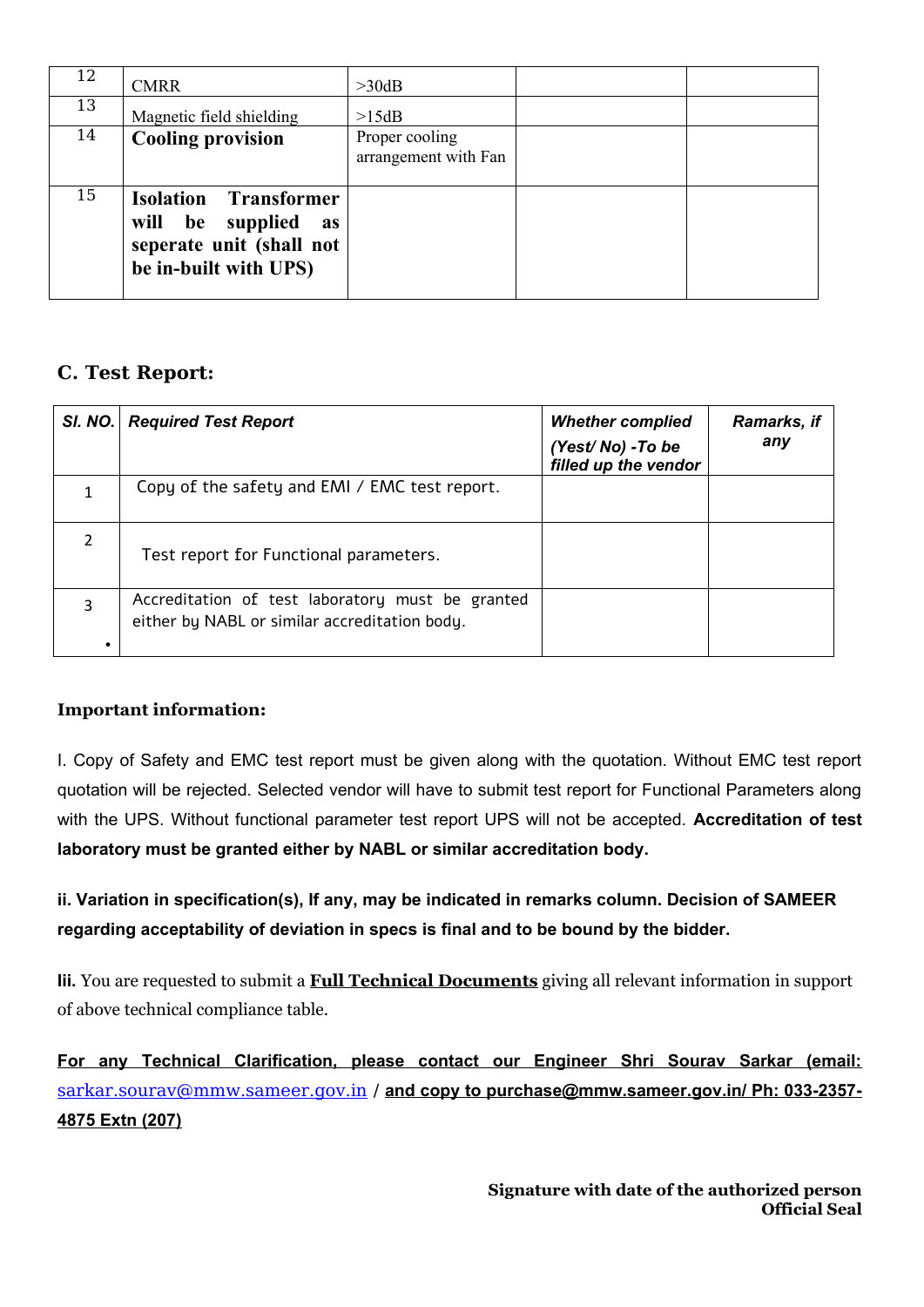### **PRICE BID (should be submitted in Company`s letter head) ANNEXURE-B**

**Tender No. : SMR(K)/450/12963/UPS/SS/22**

### **Price must be quoted in INR as per below format.**

*Taxes & Duties : Percentage of duties and taxes involved should be clearly indicated in Price Bid, failing* which, any claim on account of the same will not be admissible. We are NOT eligible for concessional Tax *against "GST " hence full applicable tax may be indicated. SAMEER is registered with DSIR under the notification No. 51/96 -Customs and 10/97–Central Excise for exemption of Custom Duty.and GST exemption certificate*

| SI. NO.          | <b>Particulars</b>                                                                                                                                                           | Qty          | <b>Total (in INR)</b> |
|------------------|------------------------------------------------------------------------------------------------------------------------------------------------------------------------------|--------------|-----------------------|
| 1.1              | for<br>Supply,<br>installation<br><b>Cost</b><br>and<br>commissioning of 15KVA Uninterrupted Power<br>Supply (UPS) as per specifications mentioned in<br><b>Enclosure-II</b> | 1            |                       |
| 1.2              | Supply, installation<br>for<br><b>Cost</b><br>and<br>commissioning of Isolation Transformer as per<br>specifications mentioned in Enclosure-II                               | $\mathbf{1}$ |                       |
| $\boldsymbol{2}$ | Add: Freight, Insurance &packing charges as<br>applicable                                                                                                                    |              |                       |
| $\mathbf{3}$     | Add: Any other charges, if any                                                                                                                                               |              |                       |
| 4                | Add: Charges of extended Warranty, if any                                                                                                                                    |              |                       |
|                  | <b>TOTAL</b>                                                                                                                                                                 |              |                       |
| $5\phantom{.0}$  | Less : Discount, if any                                                                                                                                                      |              |                       |
|                  | SUB-TOTAL after discount (SAMEER, FOR)                                                                                                                                       |              |                       |
| 6                | Add :a) GST @5% on concessional GST (certificate<br>will be submitted by SAMEER)                                                                                             |              |                       |
|                  | b) Other rates and taxes, if any (To be specified<br>clearly)                                                                                                                |              |                       |
| $\overline{7}$   | <b>GRAND TOTAL (Including all)</b>                                                                                                                                           |              |                       |
|                  | Total (in word)                                                                                                                                                              |              |                       |